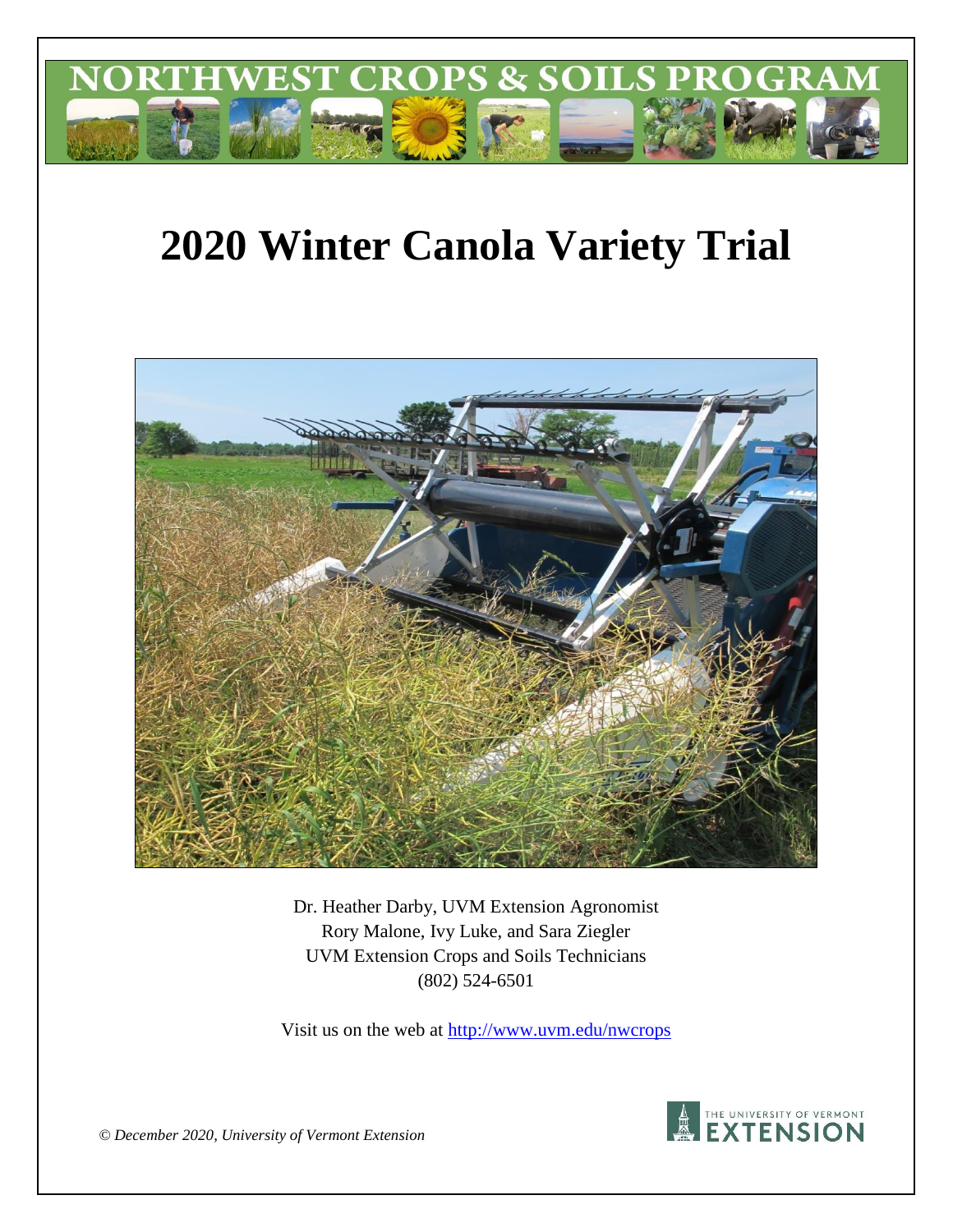#### **2020 WINTER CANOLA VARIETY TRIAL Dr. Heather Darby, University of Vermont Extension** [heather.darby\[at\]uvm.edu](mailto:heather.darby@uvm.edu?subject=2013%20Sunflower%20Reduced%20Tillage%20Trial)

The majority of the canola grown in North America is grown in the Midwestern U.S. and Canada for both culinary oil as well as biodiesel production. Winter canola is planted in the late summer where it grows through the fall before entering a period of dormancy for the winter. The following spring, the plants resume growth and seed is harvested during the summer months. Winter canola could potentially be a useful crop to growers in the Northeast for diversifying rotations, farm products and markets, and producing fuel on farm. However, for winter canola to be a viable crop in our region, we must identify the varieties that can survive the winter months. To do this, the Northwest Crops and Soils Program conducted a variety trial in 2019-2020, which was part of the National Winter Canola Variety Trial [\(https://www.agronomy.k](https://www.agronomy.k-state.edu/services/crop-performance-tests/canola-and-cotton.html)[state.edu/services/crop-performance-tests/canola-and-cotton.html\)](https://www.agronomy.k-state.edu/services/crop-performance-tests/canola-and-cotton.html).

## **MATERIALS AND METHODS**

A variety trial was conducted during 2019-2020 at Borderview Research Farm in Alburgh, VT. The experimental design was a randomized block with fifteen varieties replicated 4 times (Table 1).

| <b>Variety</b>     | <b>Source</b>              | Type <sup>†</sup> | Trait <sup>:</sup>      |
|--------------------|----------------------------|-------------------|-------------------------|
| KS4662             | Kansas State University    | OΡ                |                         |
| KS4719             | Kansas State University    | <b>OP</b>         |                         |
| Surefire           | Kansas State University    | <b>OP</b>         | <b>SU</b>               |
| Riley              | Kansas State University    | <b>OP</b>         |                         |
| Torrington         | <b>Ohlde Seed Farms</b>    | <b>OP</b>         |                         |
| MH 16JD085         | KWS-Momont                 | H                 |                         |
| MH 16JC076         | KWS-Momont                 | H                 |                         |
| <b>MH 15HT227</b>  | KWS-Momont                 | H                 |                         |
| <b>MH 16HIC231</b> | KWS-Momont                 | H                 |                         |
| CWH190D            | <b>Bayer Crop Science</b>  | H                 |                         |
| CWH249D            | <b>Bayer Crop Science</b>  | H                 |                         |
| CWH189D            | <b>Bayer Crop Science</b>  | H                 |                         |
| CWH317D            | <b>Bayer Crop Science</b>  | H                 |                         |
| CPX60019           | <b>CROPLAN</b> by Winfield | <b>OP</b>         |                         |
| Plurax CL          | Rubisco Seeds              | H                 | Clearfield <sup>®</sup> |

**Table 1. Winter canola variety information, 2019-2020.**

 $\dagger$ Type: H = hybrid; OP = open pollinated.

‡Clearfield® = tolerant of Beyond® ammonium salt of imazamox herbicide; SU = sulfonylurea herbicide carryover tolerant.

Plots were 5' x 20' and were seeded on 26-Aug 2019 with a Great Plains grain drill (5' wide) at a rate of 500,000 and 300,000 live seeds ac<sup>-1</sup> for open pollinated and hybrid varieties, respectively (Table 2). Row spacing was 6 inches. The soil was a Covington silty clay loam with 0-3% slopes and the previous crops were winter rye and corn. Plots were assessed visually for fall stand and vigor on 29-Oct 2019. Stand was ranked on a scale 1-10, where 1 was poor emergence and 10 indicated excellent emergence. Vigor was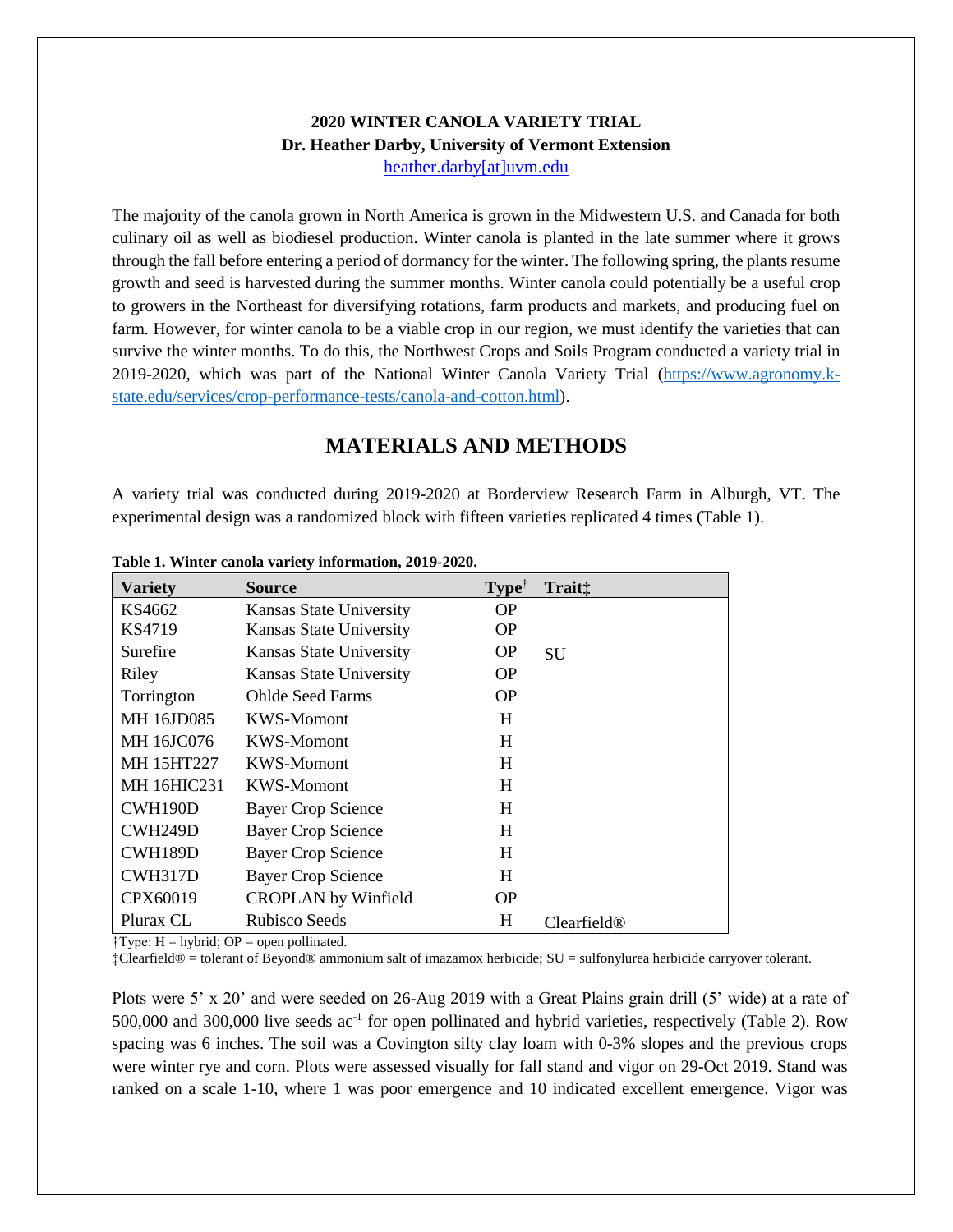ranked on a scale 1-5, where 1 indicated low vigor and 5 indicated very vigorous plants. Two tons lime  $ac^{-1}$ was applied on 4-Dec 2019, and 300 lbs ac<sup>-1</sup> of 19-19-19 fertilizer was applied on 7-Apr 2020. Winter survival was visually assessed as a percentage on 23-Apr 2020. Bloom dates were recorded when 50% or more of the plot had bloomed and were reported as days after 1-Jan 2020. The trial was covered with bird netting from 23-Jun to 14-Jul 2020.

| Location                             | <b>Borderview Research Farm - Alburgh, VT</b>          |  |  |  |  |
|--------------------------------------|--------------------------------------------------------|--|--|--|--|
| Soil type                            | Covington silty clay loam with 0-3% slopes             |  |  |  |  |
| Previous crop                        | Winter rye and silage corn                             |  |  |  |  |
| Plot size (ft)                       | $5 \times 20$                                          |  |  |  |  |
| Seeding rate (live seeds $ac^{-1}$ ) | 500,000 for OP varieties; 300,000 for hybrid varieties |  |  |  |  |
| Replicates                           | 4                                                      |  |  |  |  |
| Planting date                        | 26-Aug 2019                                            |  |  |  |  |
| Fertilizer application               | 300 lbs $ac^{-1}$ 19-19-19, 2 tons $ac^{-1}$ lime      |  |  |  |  |
| Harvest date                         | 14-Jul 2020                                            |  |  |  |  |
| Tillage operations                   | Fall chisel plow, disk and spring-toothed harrow       |  |  |  |  |

**Table 2. Trial information and agronomic information 2019-2020.**

On 14-Jul 2020, just prior to harvest, average plant height was determined by taking three measurements of plants in centimeters in each plot, and lodging was recorded on a 0-9 scale, then converted to a percentage for reporting to the National Winter Canola Variety Trial. Percent shatter was recorded as a whole number visual estimate. Canola seed was harvested using an Almaco SPC50 plot combine on 14-Jul 2020. At harvest, yields were recorded, and moisture and test weight were determined using a DICKEY-john Mini-GAC Plus moisture and test weight meter. Oil was extruded from the seeds with an AgOil M70 oil press on 7-Jan 2021, and the amount of oil captured was measured to determine oil content.

Data were analyzed using a general linear model procedure of SAS (SAS Institute, 2008). Replications were treated as random effects, and treatments were treated as fixed. Mean comparisons were made using the Least Significant Difference (LSD) procedure where the F-test was considered significant, at p<0.10.

Variations in genetics, soil, weather, and other growing conditions can result in variations in yield and quality. Statistical analysis makes it possible to determine whether a difference between treatments is significant or whether it is due to natural variations in the plant or field. At the bottom of each table, a LSD value is presented for each variable (i.e. yield). Least Significant Differences (LSDs) at the 0.10 level of significance are shown. This means that when the difference between two treatments within a column is equal to or greater to the LSD value for the column, there is a real difference between the treatments 90% of the time. In the example to the right, treatment C was significantly different from

treatment A, but not from treatment B. The difference between C and B is 1.5, which is less than the LSD value of 2.0 and so these treatments were not significantly different in yield. The difference between C and A is equal to 3.0, which is greater than the LSD value of 2.0. This means that the yields of these treatments were significantly different from one another. Treatment B was not significantly lower than the top yielding treatment, indicated in bold. A lack of significant difference is indicated by shared letters.

| <b>Treatment</b> | Yield             |
|------------------|-------------------|
| А                | 6.0 <sup>b</sup>  |
| B                | 7.5 <sup>ab</sup> |
| C                | 9.0 <sup>a</sup>  |
| LSD              | 2.0               |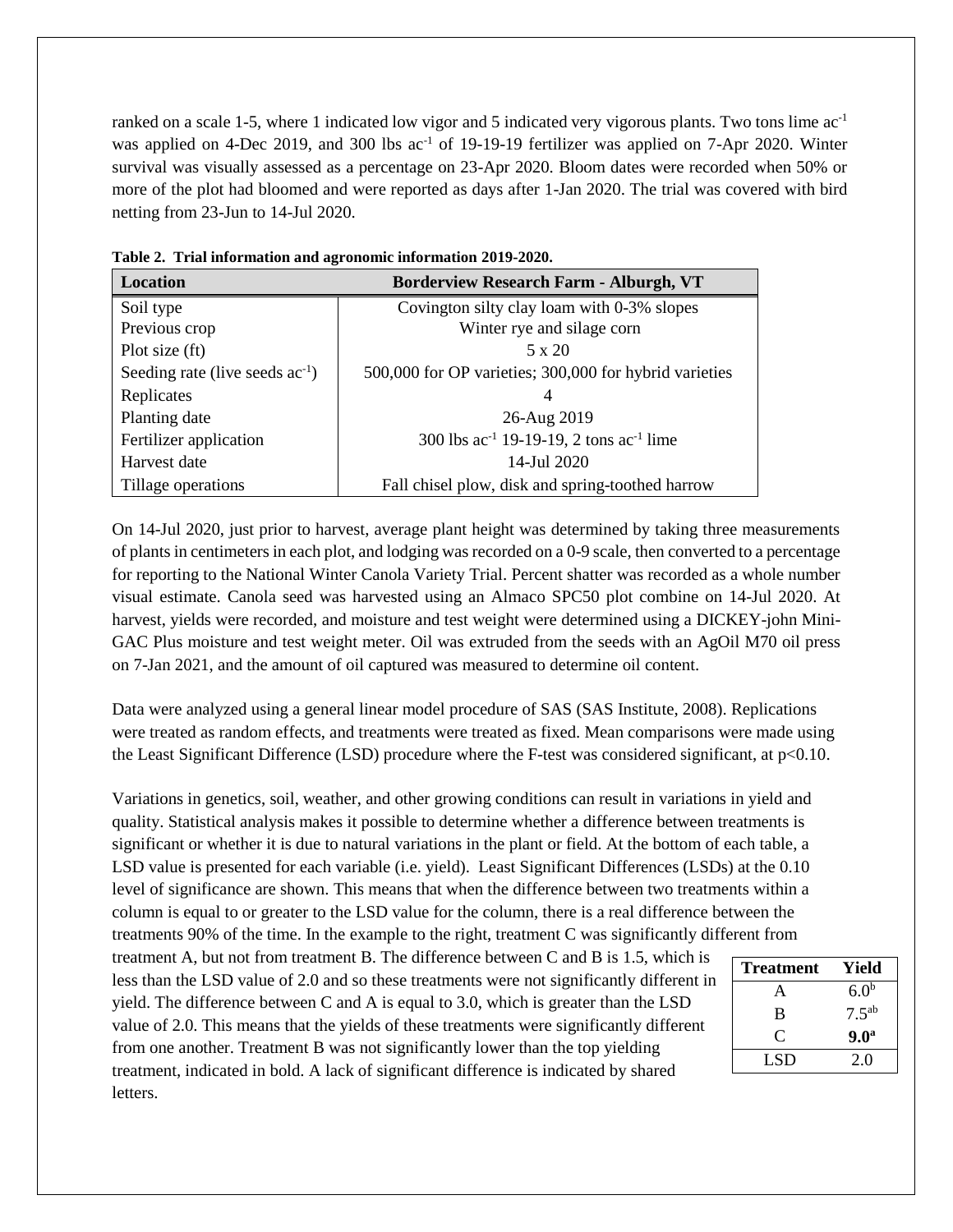### **RESULTS**

Weather data were collected with an onsite Davis Instruments Vantage Pro2 weather station equipped with a WeatherLink data logger. Temperature, precipitation, and accumulation of Growing Degree Days (GDDs) are consolidated for the 2019-2020 growing season (Table 3). Historical weather data are from 1981-2010 at cooperative observation stations in Burlington, VT, approximately 45 miles from Alburgh, VT. August and September 2019 were slightly cooler than average, with average temperatures 0.51° F below normal, and cooler than average weather patterns continued in November, which was 6.76° F colder than average.

In the winter of 2019-2020, conditions were warmer than average in the coldest months of December through February. After a warm March, April was 3.19° F cooler than the 30-year average, followed by a cool and dry May. The cooler spring was followed by record-setting heat in July, which was 4.17° F hotter than the norm. Despite reduced Growing Degree Days (GDDs) in the spring, the unusually hot summer months leading up to harvest led to more GDDs than usual, with July having 1326 GDDs, 132 more than normal. Overall, precipitation across the entire canola growing season was 2.38" below normal.

|                                                  | 2019    |         |      |         | 2020    |       |         |      |         |         |         |         |
|--------------------------------------------------|---------|---------|------|---------|---------|-------|---------|------|---------|---------|---------|---------|
|                                                  | Aug     | Sep     | Oct  | Nov     | Dec     | Jan   | Feb     | Mar  | Apr     | May     | Jun     | Jul     |
| Average temperature $(^{\circ}F)$                | 68.3    | 60.0    | 50.4 | 31.2    | 26.0    | 23.5  | 21.8    | 35.0 | 41.6    | 56.1    | 66.9    | 74.8    |
| Departure from normal                            | $-0.51$ | $-0.51$ | 2.32 | $-6.76$ | 0.46    | 4.62  | 0.41    | 3.94 | $-3.19$ | $-0.44$ | 1.08    | 4.17    |
|                                                  |         |         |      |         |         |       |         |      |         |         |         |         |
| Precipitation (inches)                           | 3.50    | 3.87    | 6.32 | 2.38    | .29     | 2.63  | 1.19    | 2.79 | 2.09    | 2.35    | .86     | 3.94    |
| Departure from normal                            | $-0.41$ | 0.21    | 2.76 | $-0.74$ | $-1.06$ | 0.63  | $-0.53$ | 0.57 | $-0.72$ | $-1.04$ | $-1.77$ | $-0.28$ |
|                                                  |         |         |      |         |         |       |         |      |         |         |         |         |
| Growing Degree Days (base 32°F-<br>$95^{\circ}F$ | 1125    | 840     | 571  | 128     | 67      | 37    | 48      | 193  | 315     | 746     | 1046    | 1326    |
| Departure from normal                            | $-15$   | $-15$   | 58   | $-122$  | $-13$   | $-12$ | -8      | 27   | -99     | $-13$   | 35      | 132     |

**Table 3. Weather data and GDDs for winter canola in Alburgh, VT, 2019-2020.**

Based on weather data from a Davis Instruments Vantage Pro2 with WeatherLink data logger.

Historical averages are for 30 years of NOAA data (1981-2010) from Burlington, VT.

The varieties were able to emerge and establish in the fall adequately with good vigor, despite the cooler than average conditions in August, September, and November (Table 4). This may have been due to the unusually warm October, which saw 58 more GDDs than normal. Fall stand, winter survival, and bloom date did not vary significantly by variety. All varieties ranked at 5.25 or higher for stand on a 1-10 scale. MH 15HT227 and MH 16JD085 had the highest average stand rating at 8 out of 10. The trial average for winter survival was 46.5%, and the average bloom date 25-May. Winter survival was higher than 2019, but similar to other years. MH 16JD085 was the top performer for vigor, with an average rating of 4.75 on a 1- 5 scale. MH 16JD085 was statistically similar to MH 16HIC231, Torrington, Plurax CL, Riley, MH 16JC076, MH 15HT227, and CWH317D.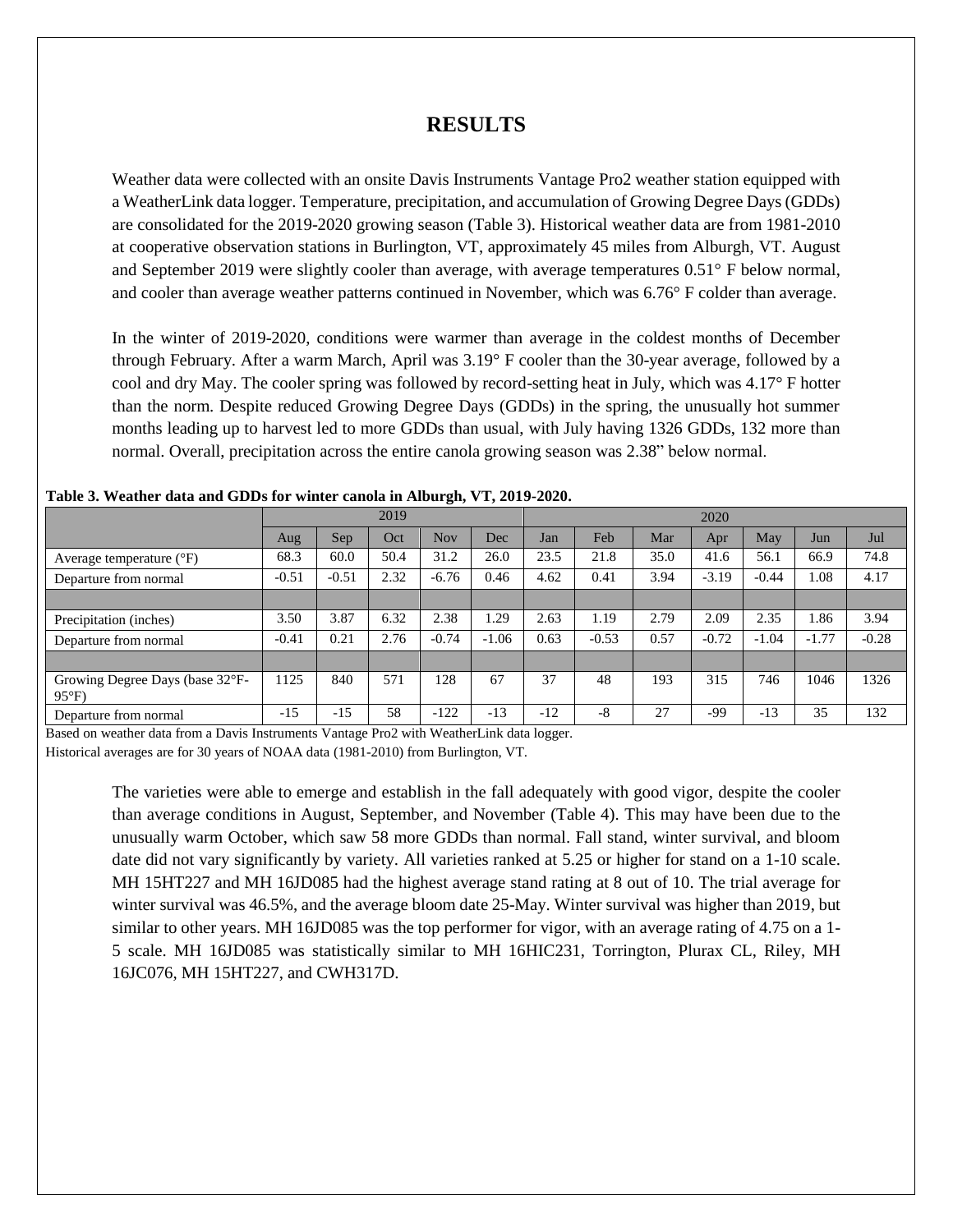| <b>Variety</b>                                 | <b>Fall stand</b> | <b>Fall vigor</b>     | Winter<br>survival | <b>Bloom</b> date |
|------------------------------------------------|-------------------|-----------------------|--------------------|-------------------|
|                                                |                   | $1-5$                 |                    | Days after 1-     |
|                                                | $1-10$ ratings    | rating§               | $\%$               | Jan, 2020         |
| CPX60019                                       | 5.50              | $3.5$ cdet            | 46.3               | 146               |
| CWH189D                                        | 6.00              | 3.0 <sup>e</sup>      | 60.0               | 146               |
| CWH190D                                        | 5.25              | $3.25$ <sup>de</sup>  | 23.8               | 145               |
| CWH249D                                        | 7.25              | $3.50$ <sup>cde</sup> | 52.5               | 145               |
| CWH317D                                        | 6.25              | 4.00 <sup>abcd</sup>  | 66.3               | 143               |
| KS4662                                         | 6.75              | $3.50$ <sup>cde</sup> | 43.8               | 146               |
| KS4719                                         | 6.50              | 3.75 <sup>bcde</sup>  | 45.0               | 145               |
| <b>MH 15HT227</b>                              | 8.00              | 4.00 <sup>abcd</sup>  | 47.5               | 146               |
| <b>MH 16HIC231</b>                             | 7.25              | 4.50 <sup>ab</sup>    | 52.5               | 144               |
| MH 16JC076                                     | 7.00              | 4.00 <sup>abcd</sup>  | 43.8               | 146               |
| MH 16JD085                                     | 8.00              | $4.75^{\rm a}$        | 35.0               | 145               |
| Plurax CL                                      | 6.75              | 4.25 <sup>abc</sup>   | 45.0               | 144               |
| Riley                                          | 6.75              | $4.25$ <sup>abc</sup> | 38.8               | 144               |
| Surefire                                       | 6.75              | $3.75$ bcde           | 52.5               | 146               |
| Torrington                                     | 6.75              | 4.50 <sup>ab</sup>    | 45.0               | 146               |
| LSD $(p=0.10)$ <sup><math>\dagger</math></sup> | <b>NS¥</b>        | 0.867                 | <b>NS</b>          | <b>NS</b>         |
| Trial mean                                     | 6.72              | 3.90                  | 46.5               | 145               |

**Table 4. Pre-harvest characteristics for 15 winter canola varieties, 2019-2020.**

†Treatments within a column with the same letter are statistically similar.

‡LSD- Least significant difference.

¥NS- Not significant.

§Stand emergence rating- 1 indicates low emergence and 10 indicates high emergence. Vigor rating- 1 indicates low vigor and 5 indicates very high vigor.

Canola varieties only differed significantly in two harvest characteristics: percent pod shatter and moisture (Table 5). Across all varieties, the average plant height was 117 cm and the average lodging was 1.27%, which is low in comparison to previous years. The varieties CWH317D, MH 16JC076, MH 16HIC231, MH 15HT227, Riley, KS4662, and MH 16JD085 all had no shattering at harvest. All varieties had 5% or less shattering within the plots except for CWH249D, which was significantly greater at 10% shattering. This variety did not bloom earlier than average. There was more bird damage on the tops of plants where birds had eaten seed pods where they could pull through the top of the bird netting. The average seed moisture content was 19.8%, and all varieties had to be dried down prior to storage. CWH249D had the lowest moisture content (15.4%) and was significantly lower than MH 15HT227 (29.1%) and CPX60019 (27.3%), but was similar to all other varieties.

The average yield for the trial at 8% moisture was  $1256$  lbs ac<sup>-1</sup> (Table 5, Figure 1). In general, canola yields in this region range from 1000-2000 lbs ac<sup>-1</sup>. CWH317D was the top performer, yielding 1892 lbs ac<sup>-1</sup>, and was not statistically different than the other varieties. Test weights also did not vary statistically by variety. KS4662 produced seed with the highest test weight was at 49.7 lbs bu<sup>-1</sup>. The trial average was 47.8 lbs bu<sup>-1</sup> and all varieties performed below the industry standards of 50 lbs bu<sup>-1</sup>. This may be due to the dry conditions during seed fill in June and July 2020. Oil content by variety ranged from 23.2% to 38%, with a trial average of 30.5% oil content, and was not statistically different between the varieties trialed. At 7.5% moisture, the average oil yield was  $389$  lbs ac<sup>-1</sup> or  $51.0$  gal ac<sup>-1</sup>.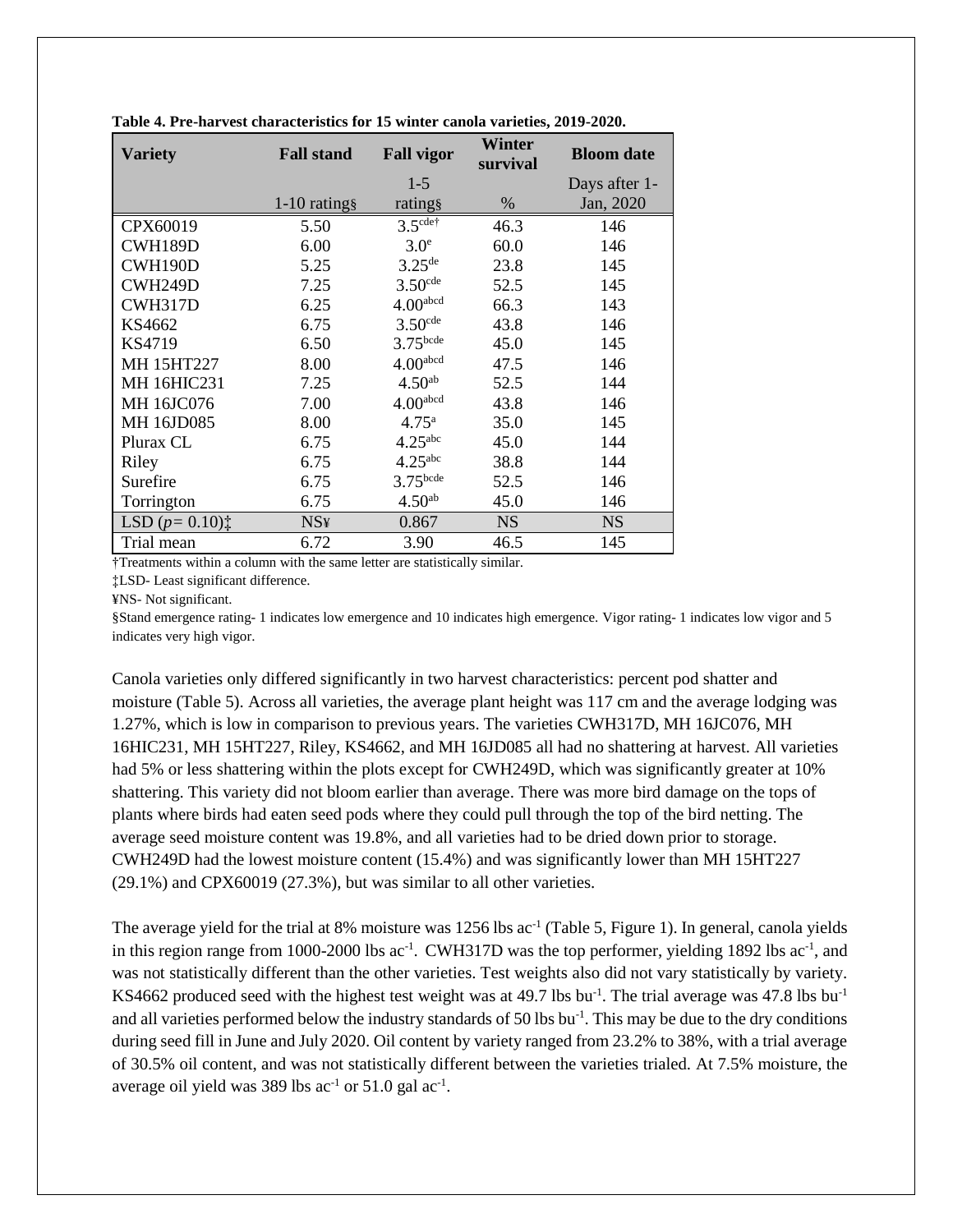| <b>Variety</b>            | <b>Plant</b><br>height | Lodging   | <b>Shatter</b>     | <b>Harvest</b><br>moisture | Seed yield at<br>8% moisture | <b>Test</b><br>weight  | Oil<br>content | Oil yield at 7.5%<br>moisture |                   |  |
|---------------------------|------------------------|-----------|--------------------|----------------------------|------------------------------|------------------------|----------------|-------------------------------|-------------------|--|
|                           | cm                     | %         | $\%$               | $\%$                       | $lbs$ ac <sup>-1</sup>       | $lbs$ bu <sup>-1</sup> | $\%$           | $lbs$ ac <sup>-1</sup>        | $\rm gal~ac^{-1}$ |  |
| CPX60019                  | 128                    | 3.75      | 5.00 <sup>b</sup>  | $27.3^{b}$ †               | 881                          | 47.4                   | 27.2           | 259                           | 33.9              |  |
| CWH189D                   | 119                    | 0.25      | 5.00 <sup>b</sup>  | $16.3^{\rm a}$             | 1416                         | 48.7                   | 33.7           | 494                           | 64.8              |  |
| CWH190D                   | 126                    | 3.00      | 5.00 <sup>b</sup>  | $22.7^{ab}$                | 1123                         | 48.5                   | 30.9           | 370                           | 48.5              |  |
| CWH249D                   | 113                    | 0.25      | 10.00 <sup>c</sup> | $15.4^{\rm a}$             | 1703                         | 49.1                   | 32.2           | 550                           | 72.1              |  |
| CWH317D                   | 119                    | 1.50      | 0.00 <sup>a</sup>  | $21.8^{ab}$                | 1892                         | 48.4                   | 28.3           | 536                           | 70.2              |  |
| KS4662                    | 113                    | 1.25      | 0.00 <sup>a</sup>  | 18.0 <sup>a</sup>          | 1205                         | 49.7                   | 28.3           | 418                           | 54.7              |  |
| KS4719                    | 121                    | 2.75      | 2.50 <sup>b</sup>  | $18.9^{\rm a}$             | 1326                         | 48.0                   | 28.0           | 368                           | 48.1              |  |
| MH 15HT227                | 113                    | 1.75      | 0.00 <sup>a</sup>  | 29.1 <sup>b</sup>          | 1007                         | 45.8                   | 31.6           | 349                           | 45.7              |  |
| MH 16HIC231               | 118                    | 0.00      | 0.00 <sup>a</sup>  | 18.7 <sup>a</sup>          | 1247                         | 47.9                   | 34.0           | 419                           | 54.9              |  |
| <b>MH16JC076</b>          | 120                    | 0.25      | 0.00 <sup>a</sup>  | $22.1^{ab}$                | 1013                         | 45.9                   | 30.0           | 302                           | 39.6              |  |
| <b>MH16JD085</b>          | 111                    | 0.50      | 0.00 <sup>a</sup>  | $17.4^{\rm a}$             | 787                          | 46.6                   | 38.0           | 294                           | 38.5              |  |
| Plurax CL                 | 110                    | 1.50      | 5.00 <sup>b</sup>  | 19.0 <sup>a</sup>          | 1343                         | 48.2                   | 35.5           | 425                           | 55.7              |  |
| Riley                     | 110                    | 1.25      | 0.00 <sup>a</sup>  | 16.7 <sup>a</sup>          | 1232                         | 45.9                   | 23.2           | 328                           | 42.9              |  |
| Surefire                  | 110                    | 0.75      | 5.00 <sup>b</sup>  | $17.0^{\rm a}$             | 1239                         | 47.7                   | 25.5           | 284                           | 37.2              |  |
| Torrington                | 121                    | 0.25      | 5.00 <sup>b</sup>  | 16.0 <sup>a</sup>          | 1430                         | 48.8                   | 30.8           | 442                           | 57.9              |  |
| LSD $(p=0.10)$ $\ddagger$ | <b>NS¥</b>             | <b>NS</b> | 4.63               | 7.41                       | <b>NS</b>                    | $_{\rm NS}$            | <b>NS</b>      | <b>NS</b>                     | NS                |  |
| Trial mean                | 117                    | 1.27      | 2.83               | 19.8                       | 1256                         | 47.8                   | 30.5           | 389                           | 51.0              |  |

**Table 5. Harvest characteristics for 15 winter canola varieties, 2020.** 

†Treatments within a column with the same letter are statistically similar.

‡LSD- Least significant difference.

¥NS- Not significant.



**Figure 1. Seed yields at 8% moisture by variety, Alburgh VT, 2020.**